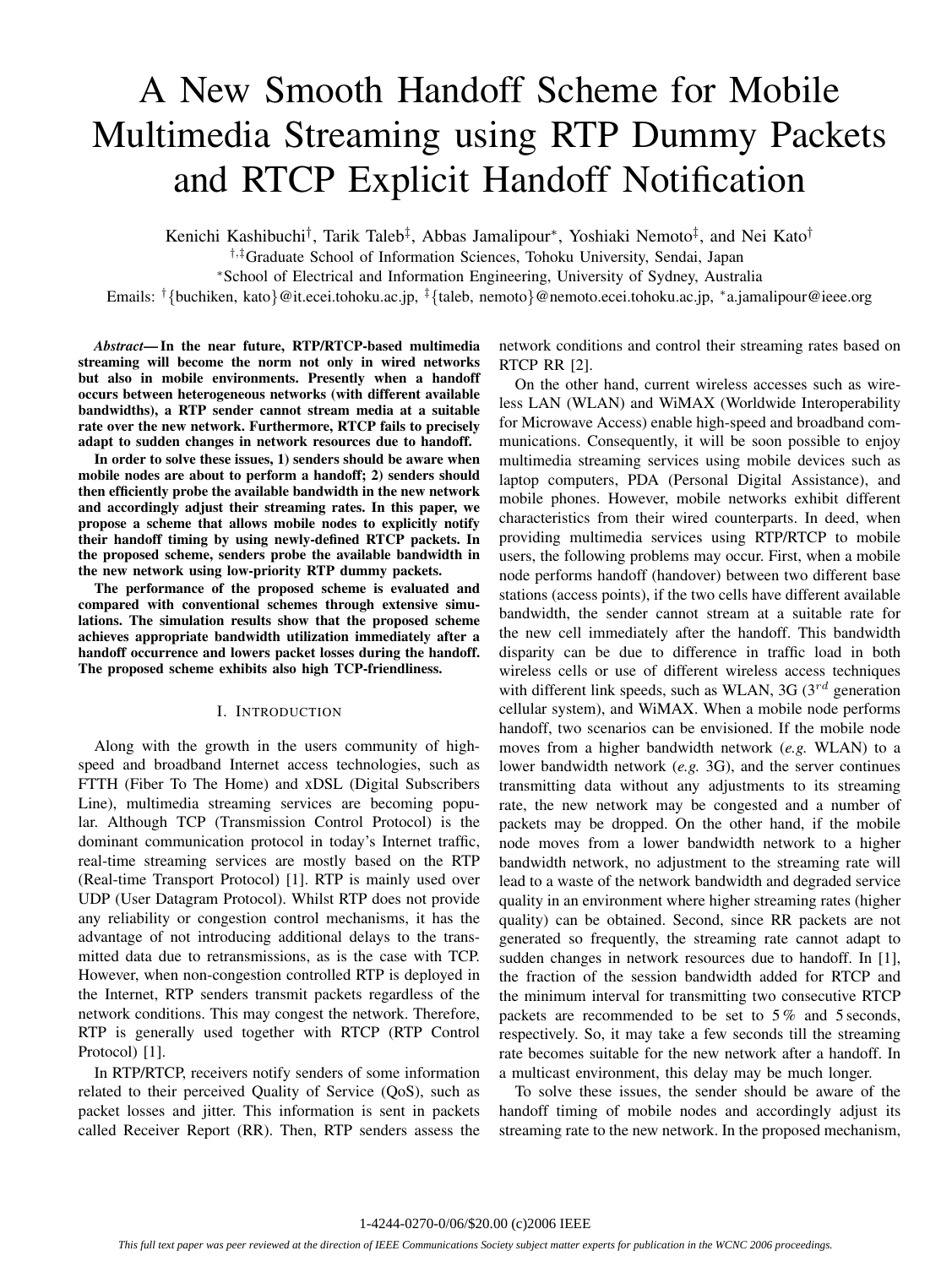mobile nodes explicitly notify their handoff timings to senders by using newly-defined RTCP packets and senders probe the available bandwidth in the new network by using low-priority RTP dummy packets. Extensive simulations are conducted to evaluate the performance of the proposed scheme. The results reveal that the proposed scheme achieves appropriate throughput and reduces the number of packet losses during the handoff operation.

The remainder of this paper is structured as follows. Section II surveys background activities on streaming rate control and handoff. Section III introduces the low priority RTP packets and the newly-defined RTCP packets, and describes the key concept behind the proposed scheme. In Section IV, the simulation environments are described and the simulation results are discussed. Following this, the paper concludes in Section V.

#### II. RELATED WORK

RTP/RTCP communication over mobile networks has mainly two problems: streaming rate control and handoff management. In this section, we argue about these problems.

As previously mentioned, since RTP, itself, does not have any congestion control function, several streaming rate control techniques have been proposed in the recent literature [2]–[6]. In RTP/RTCP, RTP receivers send back RTCP RR packets which include the quality information, such as packet losses and jitter. RTP senders adjust their streaming rates based on these RR packets. However, there are two problems with streaming rate control: fairness towards competing TCP connections (*i.e.* TCP-friendliness) and robustness to sudden changes in network conditions.

In general, when TCP connections which constitute most of today's Internet traffic share one link with UDP type connections, the UDP connections conquer most of the bandwidth as TCP senders react to congestion by reducing their bandwidth consumption and UDP senders do not. Therefore, a UDP type connection should use the same bandwidth as a TCP connection when they traverse the same path. In recent years, a number of schemes have been proposed to achieve TCPfriendliness. [7] gives an overview of the recent research activities in this area. In TFRC (TCP Friendly Rate Control) [3][8], receivers monitor the loss event rate and continually report this information back to the sender. The latter measures then RTT (Round Trip Time) based on the feedback it receives. Using these two measurements, the sender adjusts its sending rate based on the complex TCP equation presented in [9]. LDA+ (Loss-Delay based Adaptation algorithm) [4] also relies on the RTCP messages and the equation of [9]. The sender adjusts its transmission rate based on end-to-end feedback information about losses, delays, and bandwidth capacity measured by the receiver. When no losses are observed, the sender can additively increase its transmission rate, otherwise it needs to multiplicatively reduce it as in TCP. However, in each method based on RTCP feedback, because RTCP messages may not be generated so frequently, the streaming rate cannot precisely adapt to the sudden changes of network.

On the other hand, when a mobile node moves between different base stations, a handoff is required. Furthermore, a mobile node needs to change its network address if the new point-of-attachment to the network differs from the old one. Mobile IP [10] tackles this problem. To reduce signaling overhead, handoff delay, or packet losses due to handoffs, many extensions such as Fast Handovers for Mobile IPv6 (FMIPv6) [11] and Hierarchical Mobile IPv6 (HMIPv6) [12] have been proposed. However, until the sender is notified of the new network address, transmitted packets are dropped during handoff. These schemes are thus not adequate for streaming in mobile networks. As a remedy to this issue, and to guarantee smooth handoff, several approaches [13]–[16] have been proposed. In [13] multiple paths are established between the server and a mobile node during handoff. Admittedly this scheme provides smooth handoff for streaming media. Nevertheless it uses multiple paths all the while a mobile node exists in the cell overlapping area. As in the case of a handoff between 3G and WLAN, if the distance of the cell overlapping area is long, it is unacceptable to use multiple paths for a long time as it causes redundant transmission of important data. [14] realizes a seamless handoff of streaming video by using two simultaneous connections through two separate WLANs and computing handoff occurrence time based on the delay difference. This approach is however effective for only horizontal handoffs as the delay differences may be due to difference of wireless access techniques in case of vertical handoffs.

# III. SMOOTH HANDOFF SCHEME WITH LOW PRIORITY RTP PACKETS AND RTCP PACKETS

This section presents in detail the proposed scheme. First, we describe the preconditions that need to be applied to our scheme, and then define the new RTP/RTCP packets.

#### *A. Preconditions*

Firstly, it is assumed that wireless cells overlap with each other as shown in Fig. 1. To access two networks in parallel, a mobile node needs to be simply equipped with two wireless interfaces. It is difficult to imagine a mobile node with two WLAN cards, but [17] presents a mechanism where a single physical WLAN interface can be used to simultaneously access multiple WLANs. Moreover, if the wireless networks get integrated further, it will become normal for a mobile node to have interfaces of different wireless technologies. A special hardware that can simultaneously access all types of wireless technologies will be developed in the future. Secondly, the proposed scheme requires that all network elements (*e.g.* router) along the RTP/RTCP connection path support some priority disciplines. Currently, most networks are best-effort and most routers in the Internet do not apply any priority policy. However, in the near future, routers will be able to support multiple service classes in order to support real-time applications such as VoIP (Voice over IP). Lastly, a serverside application should be able to adjust its streaming rate by changing the quality of multimedia contents.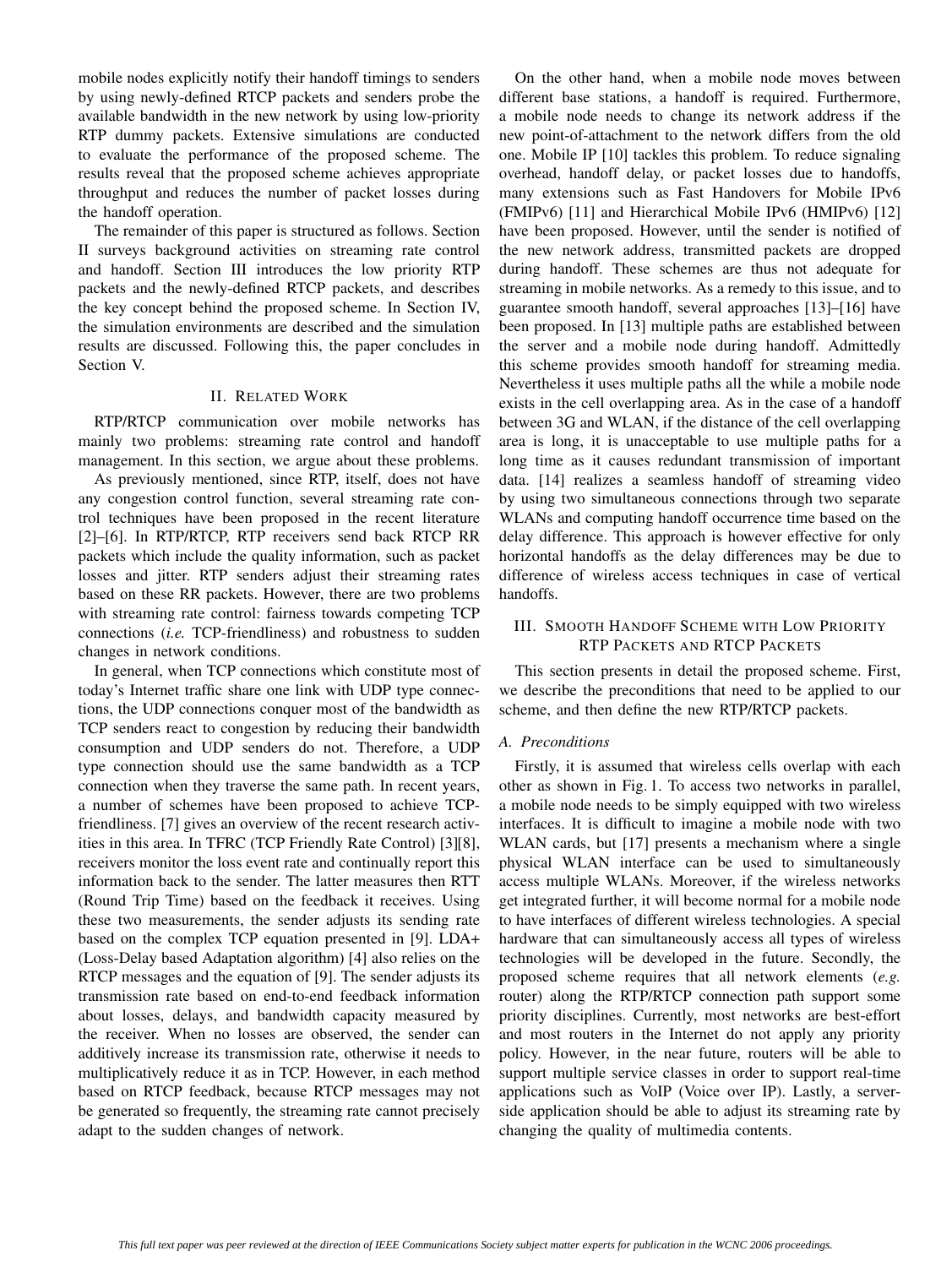

# Fig. 1. Two different scenarios of handoff

## *B. Definition of New RTP/RTCP Packets*

*1) RTP Dummy Packets:* RTP dummy packets are generated by the sender and are treated as low priority packets. They are used to estimate the available bandwidth in the new network. To distinguish RTP dummy packets from normal RTP packets, the payload type field in the RTP header of dummy packets is defined as a new payload type.

In research work related to TCP, several schemes which use low priority packets to probe the availability of network resources have been proposed. Notable examples are TCP-Peach [18] and Dummy Segment based Bandwidth Probing (DSBP) [19]. In these papers, low priority packets are called dummy segments since they do not carry any new information.

In [19], we used dummy segments to probe the available bandwidth for a mobile node after handoff in the new cells. Similarly to TCP dummy segments, RTP dummy packets are treated as low priority packets. Accordingly they do not affect the delivery of data traffic. Indeed, when a router on the connection path is congested, RTP dummy packets are discarded first.

*2) RTCP Handoff Notification (HN):* RTCP Handoff Notification (HN) packets notify the streaming server that a mobile node is about to perform a handoff. HN packets consist of only RTCP common header, and in order to distinguish HN from other RTCP packets, the packet type field in the RTCP header is set to an unused value. While normal RTCP packets are compounded and transmitted, RTCP HN packets are independently transmitted to the server upon detecting degradation in the link quality in order to immediately notify the handoff occurrence to the server.

*3) RTCP Rate Estimation (RE):* RTCP Rate Estimation (RE) is used so that the server calculates the available streaming rate for a mobile node. RE packets conform to RTCP RR, and their packet type fields are set to an unused value in order to distinguish RE from RR.

# *C. Algorithm of the Proposed Scheme*

Fig. 2 portrays the procedures of the proposed scheme. A mobile node instantly measures radio strength or link quality. (1) It is assumed that a mobile node MN uses wireless interface IF1 in the cell of base station BS1 and receives data over RTP. (2) When MN moves into the new cell of base station BS2, a new network address is given to the MN's wireless interface IF2. And then, (3) when radio strength or link quality through IF1 goes down below a predefined threshold, (4) MN immediately transmits a RTCP HN message to the server through IF2. To guarantee a quick notification of the handoff occurrence, and thus a smooth handoff, this threshold should be set in function of the mobile node speed. Indeed, the



Fig. 2. Procedures of the proposed scheme

faster the mobile node, the higher value the threshold should be set to. Upon receiving HN, (5) the server transmits RTP dummy packets to MN's IF2 at the maximum streaming rate of contents for  $0.75$  seconds<sup>1</sup>. After receiving dummy packets for  $0.5$  seconds<sup>1</sup>, (6) MN's IF2 returns RTCP RE to the server. Upon receiving RE, (7) the server calculates the appropriate streaming rate from the packet loss event rate and RTT as in the case of receiving a normal RTCP RR, and keeps streaming normal RTP packets (not dummy packets) at the computed rate. During these operations, MN keeps receiving the streaming data through IF1. (8) Once MN's IF2 starts receiving normal RTP packets, MN's IF1 transmits RTCP BYE to the sender, and the sender accordingly stops streaming data to IF1.

# IV. PERFORMANCE EVALUATION

In order to verify the effectiveness of our scheme, we implemented the algorithm in the Network Simulator (ns-2.28) [20] and carried out extensive simulations. This section gives a detailed description of the simulation environment and discusses the simulation results.

#### *A. Simulation Setup*

In our simulations, the configuration of the considered network is depicted in Fig. 3. This topology imitates a common scenario where two base stations BS1 and BS2 are connected to the wired networks through a wireless gateway WG and a mobile node performs a handoff between BS1 and BS2. All wired links have a bandwidth of 155 Mbps (*e.g.* OC3). As for the wireless links capacity, a number of test scenarios were created by setting their capacity to different values from 384 kbps (*e.g.* 3G) to 11 Mbps (*e.g.* IEEE 802.11b). All links are error-free throughout this paper.

While it is more general to consider a sequence of handoffs, the behavior of the proposed scheme will be best understood by considering a single handoff. We thus focus on analyzing

<sup>&</sup>lt;sup>1</sup> Actual receiving period is set to a random uniformly distributed between 0.25 and 0.75 ( $= 0.5 \times [0.5 : 1.5]$ ) seconds in order to avoid traffic bursts from unintended synchronization with other sites. Since maximum period is 0.75 seconds, the server sends dummy packets for 0.75 seconds.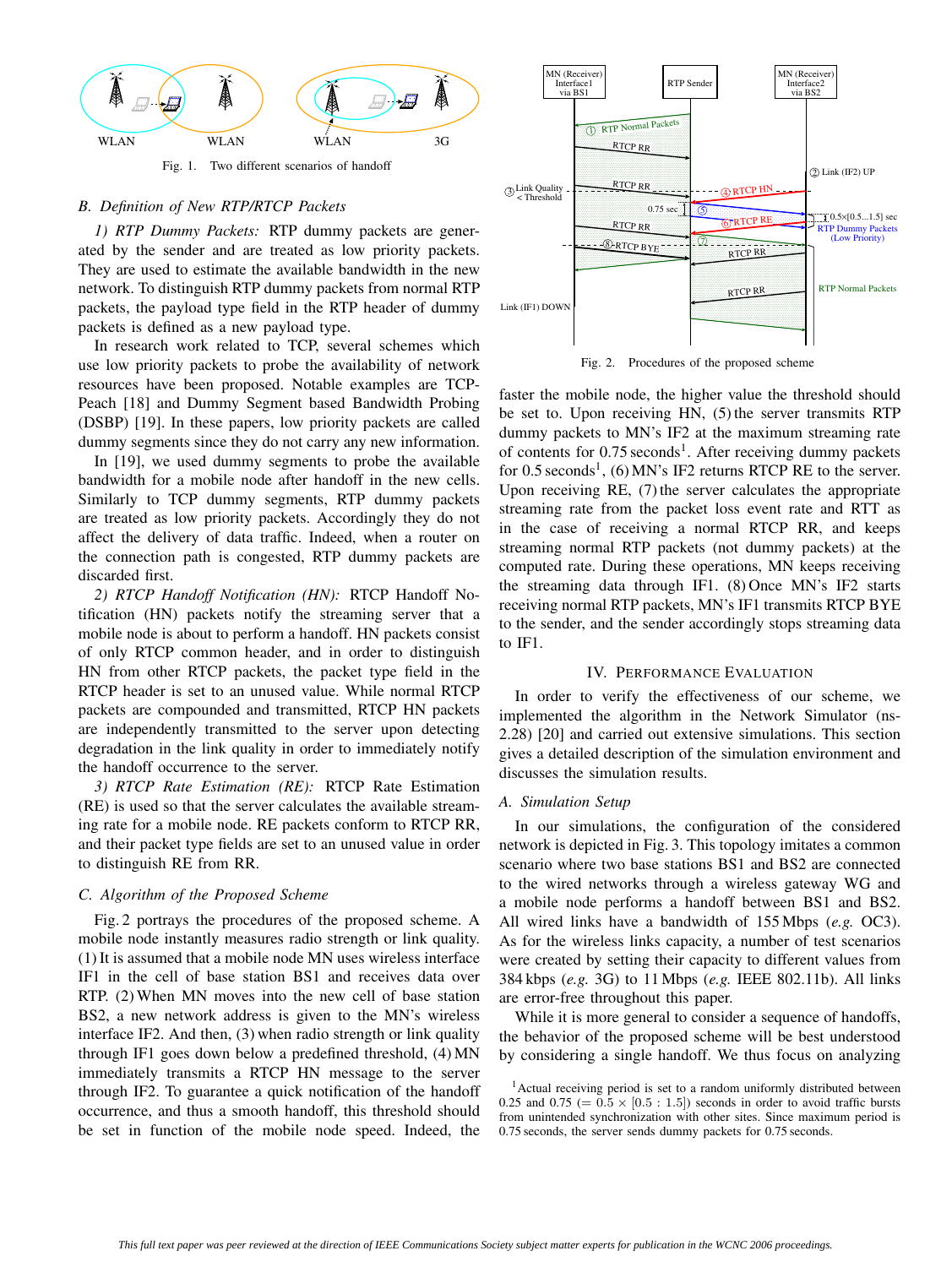



Fig. 4. Parameter configuration of WRED queue

a single handoff in all simulations. In our scheme, all network elements in the connection path need to support some priority disciplines as previously mentioned. In this paper, we use WRED (Weighted Random Early Detection) [21] for queuing. While the average queue size is between the minimum threshold  $TH_{\text{min}}$  and the maximum threshold  $TH_{\text{max}}$ , the arriving packets are either dropped or queued, depending on the packet drop probability (Fig. 4). If the average queue size is greater than  $TH_{\text{max}}$ , the packet is automatically dropped. WRED can selectively discard lower priority traffic (*i.e.* dummy packets) when the router begins to get congested and provide differentiated performance characteristics for different classes of service. The parameters of WRED are listed in Table I.

TABLE I WRED PARAMETERS

| Factor                                                | Parameters |
|-------------------------------------------------------|------------|
| Queue Length (QL)                                     | 64 Packets |
| Min. Threshold for Normal Packets $TH_{\min}(N)$      | 80% of OL  |
| Min. Threshold for Dummy Packets $TH_{\text{max}}(L)$ | 20% of QL  |
| Max. Threshold for All Packets $TH_{\text{max}}$      | 100% of QL |
| Mark Probability P                                    |            |

Although the proposed scheme can be used with any streaming rate control, we use LDA+ algorithm [4] in this paper. The reason behind this choice underlies beneath the fact that LDA+ achieves relatively good TCP-friendliness even when RTCP generates feedback messages with low frequency. In this context, it should be noted that whilst frequent transmissions of control messages is beneficial for quick adaptation to sudden changes in network conditions, it incurs overhead in terms of bandwidth consumption. Additionally, RTP is independent of the underlying protocol. Indeed, it can work on any type of network, such as TCP/IP, ATM, and frame relay. We apply UDP as transport protocol and IP as network protocol in the simulations. RTP can be also used in multicast environments. In this paper, we conduct all simulations only in unicast environments.

As comparison terms, we use two conventional schemes: a single-path scheme and a multi-path scheme. In the single-path scheme, we assume that there is no delay and no packet loss due to the handoff. In case of the multi-path scheme, two paths, via BS1 and BS2, are established after radio strength through one wireless interface IF1 goes down below a predefined threshold, as in the case of the proposed scheme. The sender then streams data to the other interface IF2 of the receiver without changing its rate. Table II shows an overall list of the simulation parameters.

TABLE II SIMULATION PARAMETERS

| Factor                              | <b>Simulation Parameters</b> |
|-------------------------------------|------------------------------|
| Wired Links Capacity                | 155 Mbps                     |
| Wireless Links Capacity $B_1, B_2$  | $384$ kbps $-11$ Mbps        |
| Link Delay between BS-WG $d_1, d_2$ | $1 \text{ ms}$               |
| <b>RTP</b> Packet Size              | 512 Bytes                    |
| RTP/UDP/IP Packet Size              | 552 Bytes                    |
| <b>TCP/IP Packet Size</b>           | 1500 Bytes                   |
| Maximum Rate of Contents            | 5 Mbps                       |
| Total Number of TCP Receivers N     | $0 - 10$                     |
| <b>BER</b> (Bit Error Rate)         | $0$ (Error-Free)             |

In this paper, two metrics are used to evaluate the performance of the proposed scheme: throughput and packet losses. The throughput indicates the number of bytes received by a mobile node (*i.e.* the receiver). The packet losses are the number of lost packets in the connection path per 0.1 seconds. It should be emphasized that RTP dummy packets are not considered in these computation since they do not carry any new information.

#### *B. Simulation Results*

As a first step, we investigate the performance of our scheme when only a single RTP connection exists  $(N = 0)$ . In this simulation, two situations are envisioned: a mobile node moves from a higher bandwidth cell to a lower bandwidth cell or vice versa. Fig. 5 graphs the transition of throughput and packet losses when the RTP receiver  $MN_{RTP}$  performs a handoff from 11 Mbps to 384 kbps (*i.e.*  $B_1 = 11$  [Mbps],  $B_2 = 384$  [kbps]). Fig. 5(a) demonstrates that the conventional schemes achieve a little higher throughput compared to our scheme. However, they cause large number of packet losses as shown in Fig. 5(b). This is because the server keeps transmitting data at a high rate, which is suitable to the old cell, until a RR packet is received. Moreover, in the single-path scheme, after receiving a RR, due to the fact that the computed streaming rate depends on the old information, it does not suit the resource of the new cell. On the other hand, in the proposed scheme, RTCP HN notifies the sender that a mobile node is about to perform a handoff, and then the server appropriately adjusts its streaming rate to the new cell by using RTP dummy packets and RTCP RE. Therefore, no packet loss is observed during handoff, as shown in Fig. 5.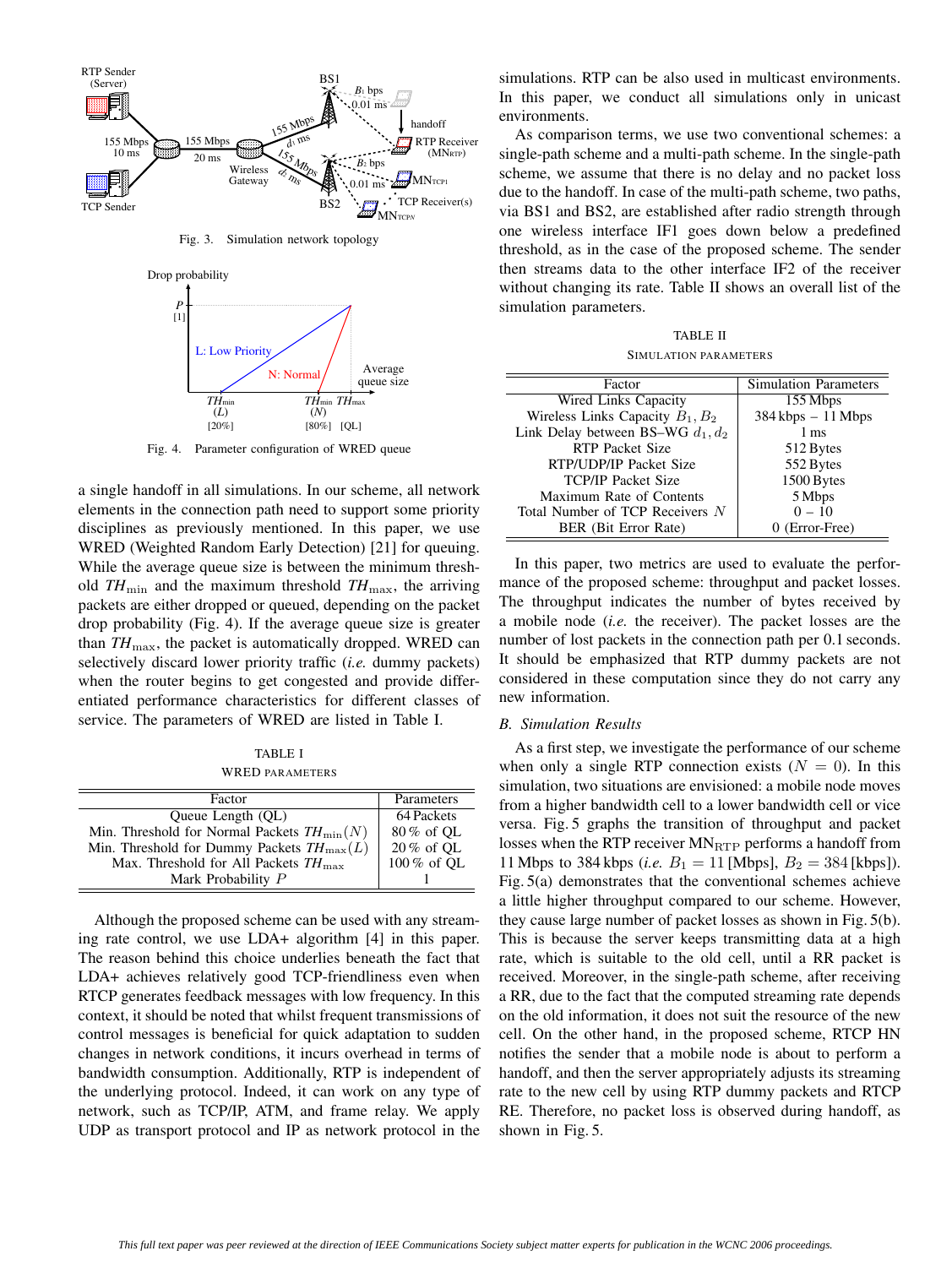

Fig. 5. Handoff from 11 Mbps to 384 kbps (A single RTP connection)



Fig. 6. Handoff from 384 kbps to 11 Mbps (A single RTP connection)

To consider the opposite scenario, we plot the throughput transition of three schemes when  $MN_{\text{RTP}}$  performs a handoff from 384 kbps to 11 Mbps. Here, since we observed no packet loss in all schemes, we do not graph packet losses. Fig. 6 illustrates that the proposed scheme achieves higher throughput compared to the conventional schemes immediately after the handoff. The obvious reason behind this performance consists in the fact that the conventional schemes keep transmitting data at the old rate which is inadequate for the higher bandwidth of the new cell.

Next, we direct our focus to evaluating the performance of the proposed scheme when a RTP connection shares one link with *N* TCP NewReno connections after the handoff. When

the simulation starts, RTP receiver MN<sub>RTP</sub> resides in the cell of BS1 and all TCP receivers  $MN_{\text{TCP }i}$   $(i = 1, 2, ..., N)$  are in the cell of BS2 as shown in Fig. 3.  $MN<sub>RTP</sub>$  then moves into the cell overlapping area and performs a handoff.  $MN_{\text{TCP}i}$ do not roam. Fig. 7 shows the transition of throughput and packet losses of the RTP connection and a competing TCP connection when  $MN_{RTP}$  performs a handoff between 5 Mbps cells (*i.e.*  $B_1 = B_2 = 5$  [Mbps],  $N = 1$ ). For the sake of figure clarity and as the multi-path and single-path schemes exhibit relatively same behavior, Fig. 7 plots only the result of the single-path scheme and the proposed scheme. A glance at Fig. 7(a) reveals that the proposed scheme enables  $MN_{RTP}$ to enter into the new cell without affecting  $MN_{\text{TCP1}}$ 's traffic. Furthermore, in our scheme, it takes less time to get a certainlevel of TCP-friendliness than the conventional schemes. It is true that the throughput of  $MN_{RTP}$  in the conventional schemes is higher than that in our scheme after handoff, but MN<sub>RTP</sub>'s traffic in the conventional schemes causes a large number of packet losses not only in  $MN_{RTP}$ 's traffic but also in  $MN_{\text{TCP1}}$ 's traffic, as shown in Fig. 7(b). The throughput of  $MN<sub>TCP1</sub>$  is also decreased unfairly for a few seconds, as shown in Fig. 7(a). As a result, use of conventional methods yields network congestion and degradation of TCP performance. Although there is a number of packet drops in the proposed scheme too, they are caused by the sawlike pattern of TCP congestion window during the congestion avoidance phase. Despite these packet drops, the proposed scheme succeeds in fairly dividing the bandwidth of the new network between the RTP and TCP connections, as shown Fig. 7(a). This performance is achieved by gradually decreasing the throughput of  $MN<sub>TCP1</sub>$  and slowly increasing that of  $MN_{RTP}$ .

Lastly, we examine the TCP-friendliness in case of larger values of *N*. As a friendliness index, we define the following metric  $f(x, \overline{y})$  based on Jain's fairness index [22].

$$
f(x,\overline{y}) = \frac{(x+\overline{y})^2}{2\left(x^2+\overline{y}^2\right)}
$$
 (1)

Here,  $x$  and  $\overline{y}$  indicate the throughput of RTP connection and the average throughput of *N* TCP connections, respectively. In the proposed scheme and multi-path scheme, *x* refers to the throughput of the RTP flow via BS2. Each throughput is measured for 10 seconds after the handoff occurrence time. Fig. 8 plots the friendliness index of the three schemes as a function of the total number of competing TCP connections *N*. The results are an average of multiple simulation runs. From this figure, it can be easily understood that the proposed scheme achieves TCP-friendliness faster than the conventional schemes regardless of the total number of TCP flows *N*. Finally, it should be noted that similar results were obtained even when we change the parameters of WRED.

#### V. CONCLUSION

In this paper, we proposed a scheme based on low priority packets called RTP dummy packets and newly-defined RTCP packets for streaming data to mobile users over RTP/RTCP.